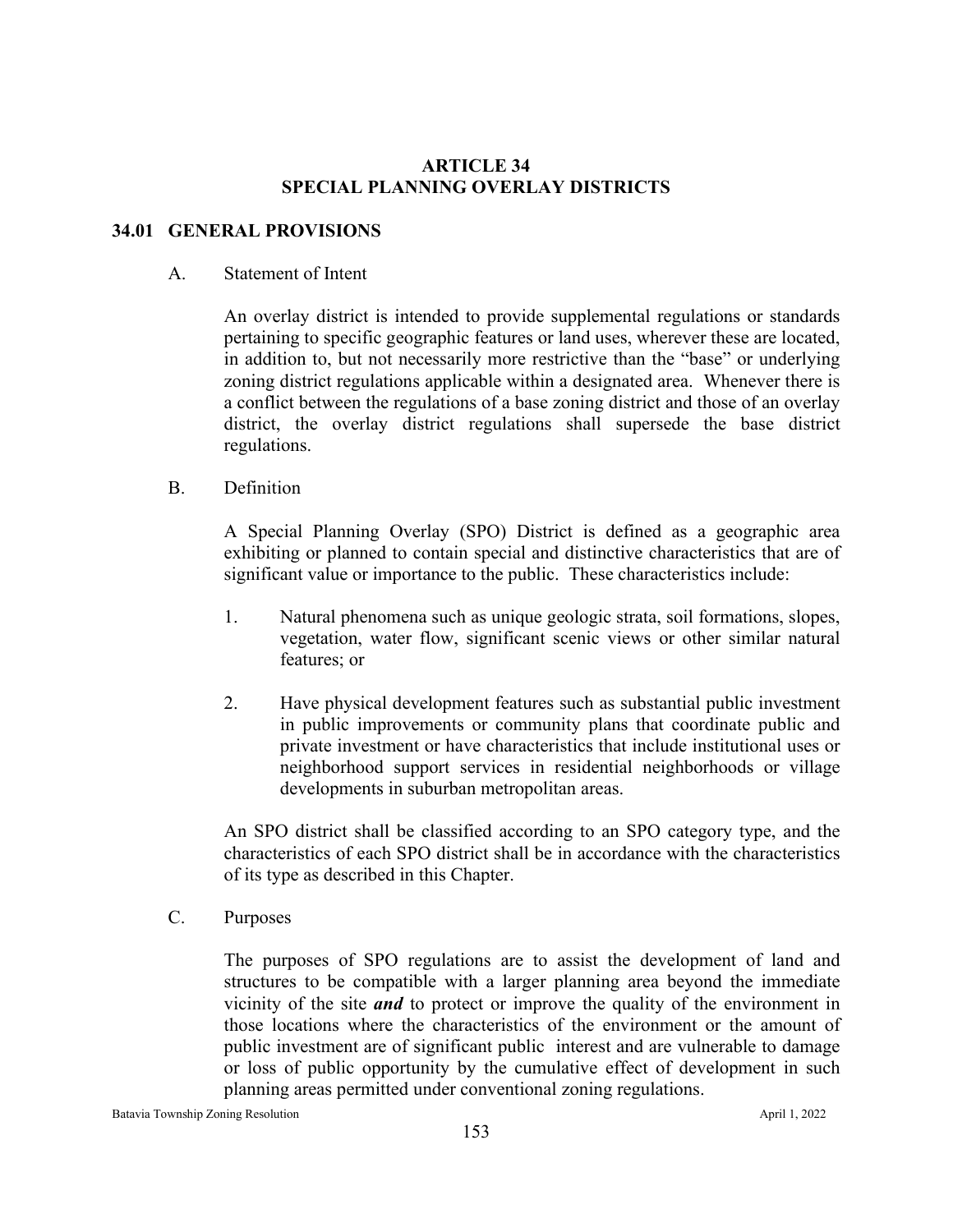SPO regulations are required to protect the public and property owners in the district:

- 1. From blighting influences that might be incrementally caused, extended or worsened by the application of conventional land use regulations to properties and areas of sensitive and special public interest;
- 2. From significant damage to neighborhoods that contain large institutional and other non-residential uses or support services;
- 3. From significant damage or destruction of prominent wetlands, floodplains, hillsides and/or valleys or other natural resources caused by improper development thereof;
- 4. From significant damage to the economic value and efficiency of operation of existing properties and/or new developments due to the interdependence of their visual and functional relationships;
- 5. From soil erosion, stream situation and development on unstable land;
- 6. From the loss or destruction of mature and/or valuable trees and other natural resources;
- 7. From the detrimental cumulative effects of incremental development decisions in suburban centers, corridors, neighborhoods and villages on:
	- a. Conservation and correction of the character, integrity, safety, access and circulation.
	- b. Preservation and enhancement of pedestrian safety and views from the public right-of-way.
	- c. Balance of convenience and compatibility between residential and non-residential areas.
	- d. Coordination of useful and attractive signage and streetscape elements.
	- e. Minimization of traffic congestion and coordination of land use intensity with local capacities and goals.
- D. Identification

The location of all SPO districts shall be shown on the Zoning Map as an overlay zone superimposed in specific areas over existing zoning district areas.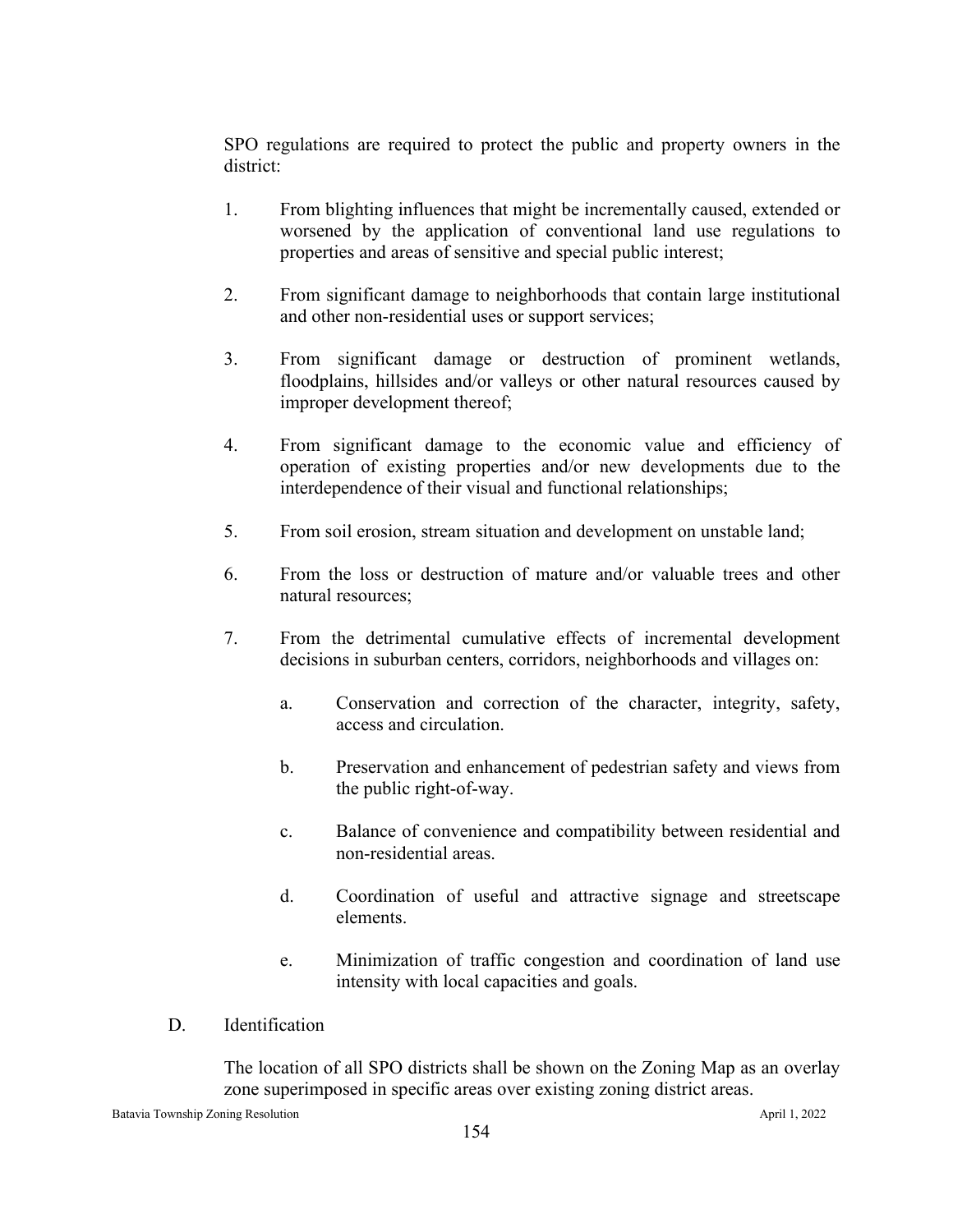## E. Applicability

Except as otherwise provided herein and in other sections of this Zoning Resolution, all regulations of the underlying zoning districts shall apply to and control property in the SPO district. However, in the case of conflict between the provisions of an underlying zoning district and an SPO district, the provisions of the SPO district shall prevail. The adoption of an SPO district shall not have any affect on a previously approved Zoning Certificate or PD Plan during the period of validity of such approval.

F. Creation

The Batavia Township Board of Trustees have the authority to create SPO districts as defined and containing the characteristics, as set forth in this Chapter.

G. Procedure

The establishment or adoption of SPO districts shall be in accordance with the following procedures.

1. Adoption of Special Planning Overlay Strategy

Prior to the submittal of an application for initiation of a zoning amendment or supplement for a Special Planning Overlay (SPO) District, an SPO strategy shall be duly adopted by Batavia Township. The strategy shall contain:

- a. A boundary map for the proposed overlay district;
- b. Justifications for establishment of the proposed overlay district standards and boundaries including development goals and policies for the area within the proposed boundary; and
- c. The specific supplemental standards proposed for achieving the SPO strategy.
- 2. Adoption of Zoning Text and Map Amendment

The Batavia Township Board of Trustees, pursuant to procedures for zoning amendments in Article 4, shall approve, deny or modify such standards and boundary recommended in the SPO strategy and incorporate same in the resolution establishing any specific SPO district as a supplement to this Article. In the SPO District the adopted specific standards shall serve as supplemental requirements to the regulations of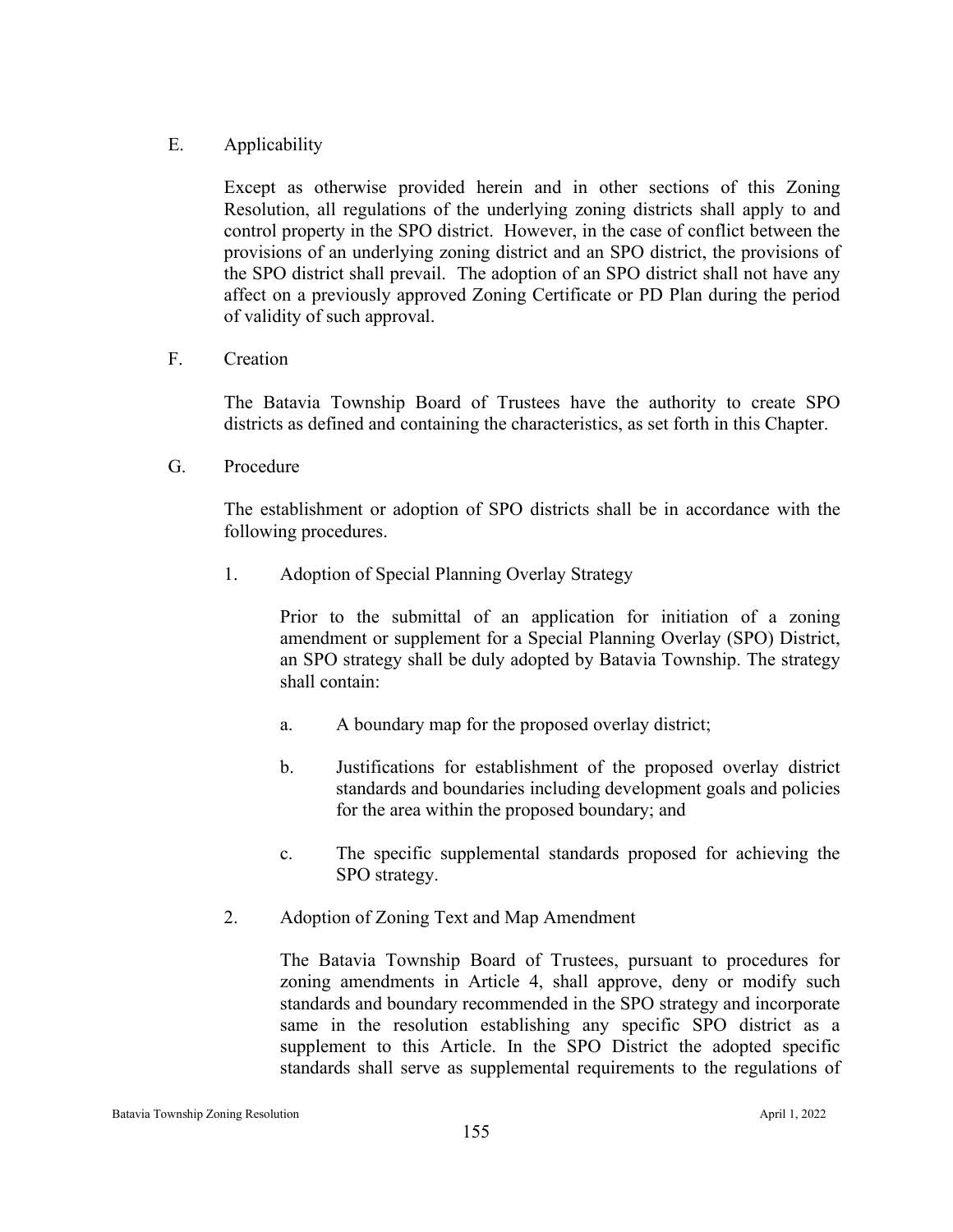the underlying district in reviewing all requests for Zoning Certificates within the Overlay District boundary.

H. Supplemental SPO District Regulations

SPO district standards adopted by the Batavia Township Board of Trustees may relax or further restrict the underlying zoning districts regulations for land use, lot area, coverage, density, floor area, setback, parking, height, fencing, signs, landscaping or other specific development standards for specific SPO districts upon finding that conditions peculiar to such district and the achievement of adopted community plans require supplemental regulations. Any such supplemental regulations shall be set forth in the resolution establishing such SPO district or in an amendment thereto.

I. Classification

SPO districts shall be classified by categories, according to the provisions and qualifications as described herein, and each adopted SPO district shall be shown on the official Zoning Map. The three categories of SPO overlay districts include:

- 1. Natural Resource (SPO-NR)
- 2. Neighborhood Quality (SPO-NQ)
- 3. Commercial Corridor (SPO-CC)

### **34.02 SPECIAL PLANNING OVERLAY-NATURAL RESOURCE DISTRICTS**

Special Planning Overlay (SPO) Natural Resource Districts shall be identified as SPO-NR Overlay Districts.

A. Legislative Findings and Specific Purpose

Natural resources are an important component of quality of life for all residents in the Township. When irreplaceable natural features are threatened, their preservation should be weighed and evaluated in relation to public and private interests.

1. The existence of a twenty (20%) percent slope, in combination with Miamitown Shale or Kope geologic formation, is evidence of a condition of natural critical stability, and development under conventional regulations may precipitate landslides or excessive soil erosion. Additional regulations are needed to preserve the prominent views from the top or from the slopes of the hillside and the natural contours thereof.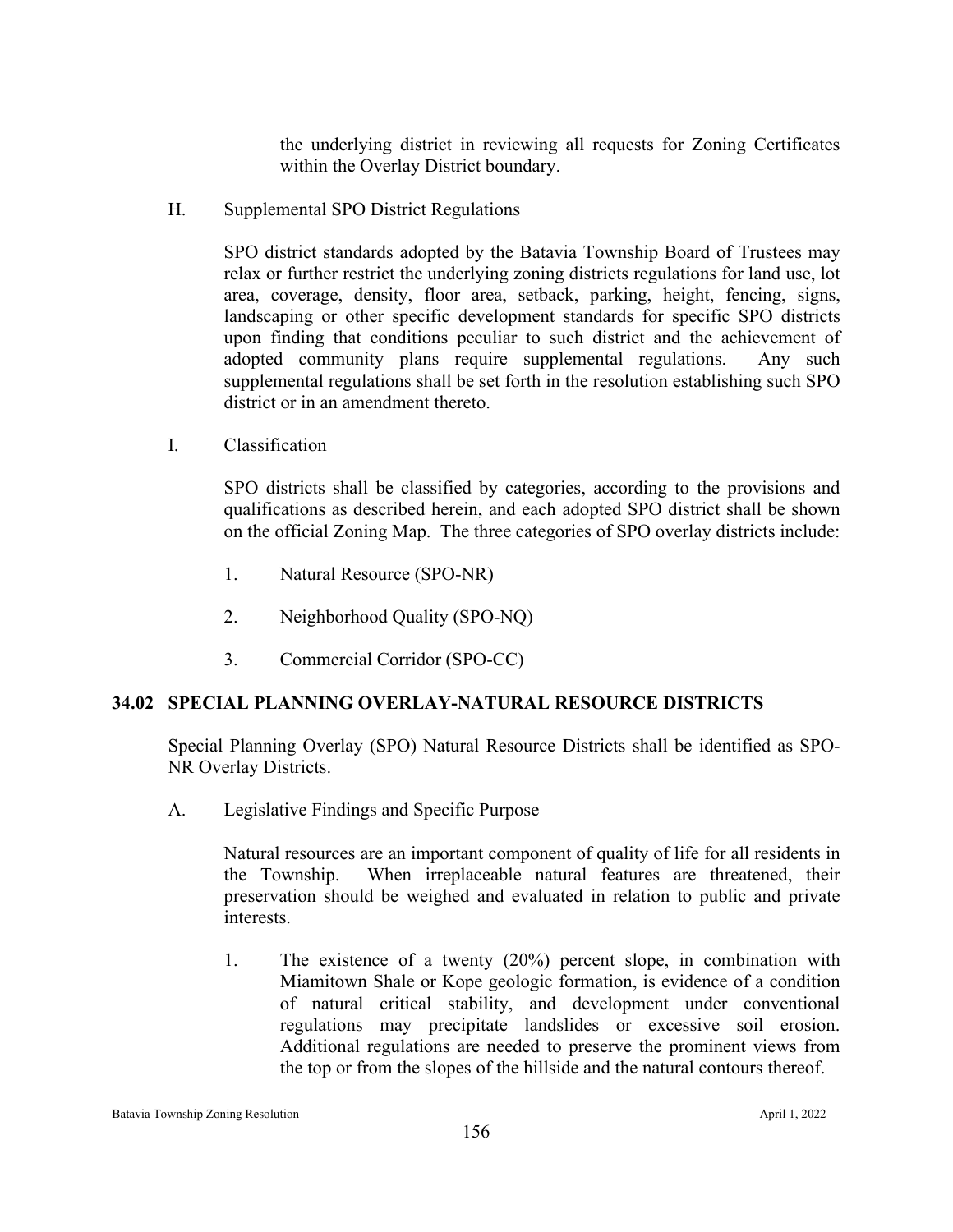- 2. Hillsides, as community separators or boundaries, are historic aids to the identification of residential communities which help citizens to relate to their communities and to relate the social organizations of communities to their physical environments.
- 3. The location of natural resources often coincides with prime development sites. Long term benefits of conserving natural resources in a metropolitan area can be achieved through innovative development regulations based on comprehensive plans.
- B. Characteristics

SPO-NR districts shall be limited to geographic areas included in a SPO-Natural Resource Protection Strategy (as defined in Section 34.01(B)) adopted by Batavia Township and containing one or more of the following characteristics:

- 1. Lakes, rivers, floodplains, wetlands, mineral deposits, aquifers, forests, parks, or hillsides (20% slope or greater) or other natural features of significant public interest;
- 2. Existence of Miamitown Shale or Kope geologic formations, or soils classified as having severe constraints for development;
- 3. Prominent hillsides and natural resources which are readily viewable from a public thoroughfare;
- 4. Scenic areas providing views of a major stream or valley or other natural resource;
- 5. Hillsides and other natural features functioning as community separators or community boundaries;
- 6. Hillsides which support a substantial natural wooded cover.
- C. Designation

The SPO-Natural Resource Districts which meet the characteristics contained in Section 34.02(B) are listed below and are illustrated on the official Zoning Map. The adopted specific standards for each Natural Resource District listed below are included in this Zoning Resolution as a supplement to Article 34.

[ NATURAL RESOURCE DISTRICTS TO BE INSERTED WHEN ADOPTED BY BATAVIA TOWNSHIP BOARD OF TRUSTEES ] [ LIST BY SPO NUMBER AND TITLE OF SPECIFIC OVERLAY DISTRICT ]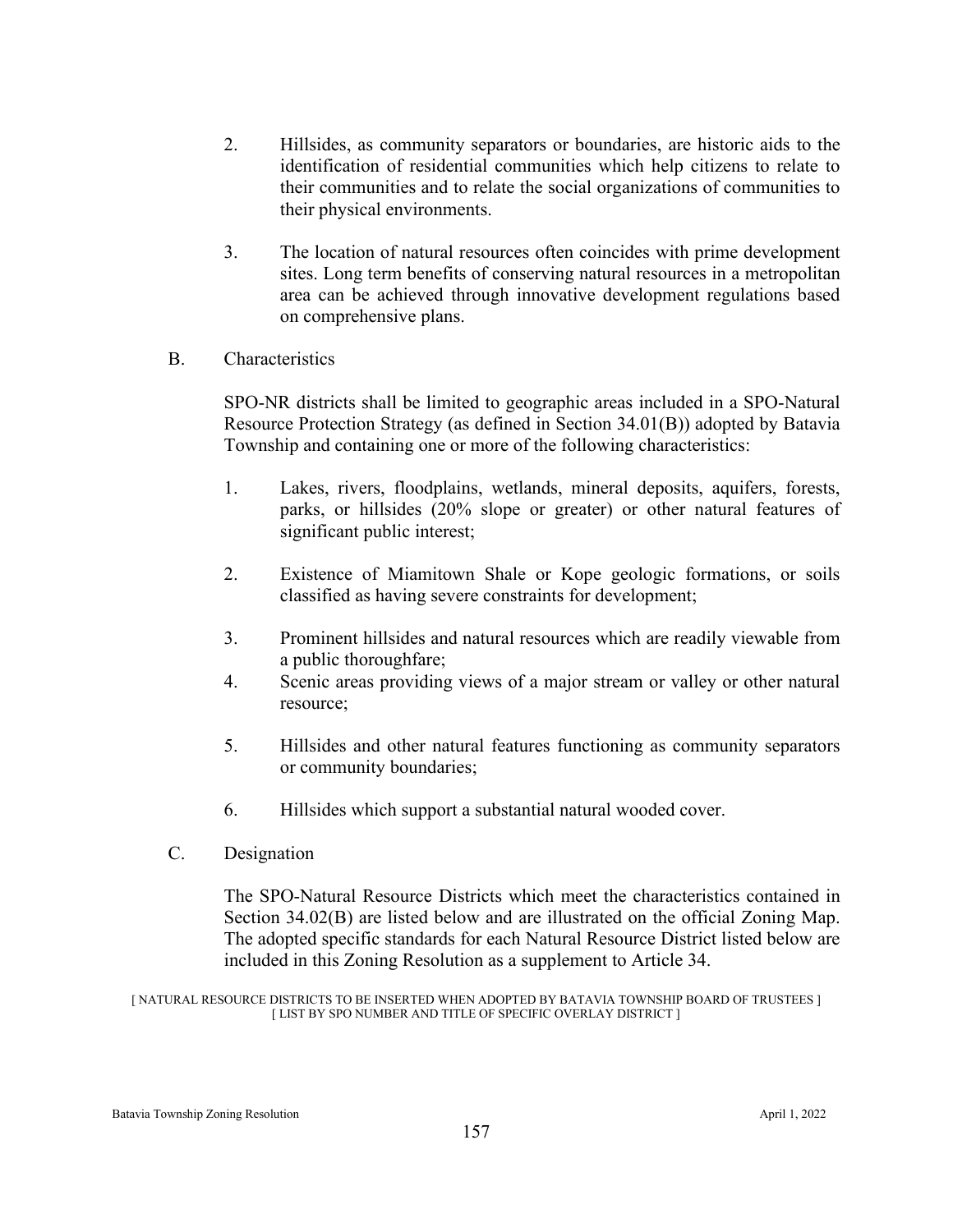## **34.03 SPECIAL PLANNING OVERLAY - NEIGHBORHOOD QUALITY DISTRICTS**

Special Planning Overlay (SPO) Neighborhood Quality Districts shall be identified as SPO-NQ Overlay Districts.

A. Legislative Findings and Specific Purpose

Balancing the benefits of growth and development of institutions and neighborhood support services with the livability of adjacent residential neighborhoods requires protection over and above the protection provided by conventional zoning regulations as follows:

- 1. To support convenience to services and quality of environment by providing sufficient land for public and private services and educational and research institutions;
- 2. To promote the orderly growth and expansion of such institutions and support services located in residential neighborhoods;
- 3. To require the development and maintenance of bufferyards on institutional and other non-residential properties to protect adjoining residential neighborhoods from the noise, glare and congestion associated with the intensity of diverse land uses;
- 4. To promote compatibility between non-residential uses and surrounding residential uses, and
- 5. To plan for unusual intensity or density of development.
- B. Characteristics

SPO-NQ districts shall be limited to geographic areas included in an SPO-Neighborhood Quality Strategy (as defined in Section 34.01(B)) adopted by Batavia Township and which contain or are planned to contain all of the following characteristics:

- 1. Land uses including or adjacent to neighborhood retail and support services (for example hospitals, clinics, educational facilities, and research facilities) or other institutional uses;
- 2. Close proximity of diverse land uses to a residential neighborhood.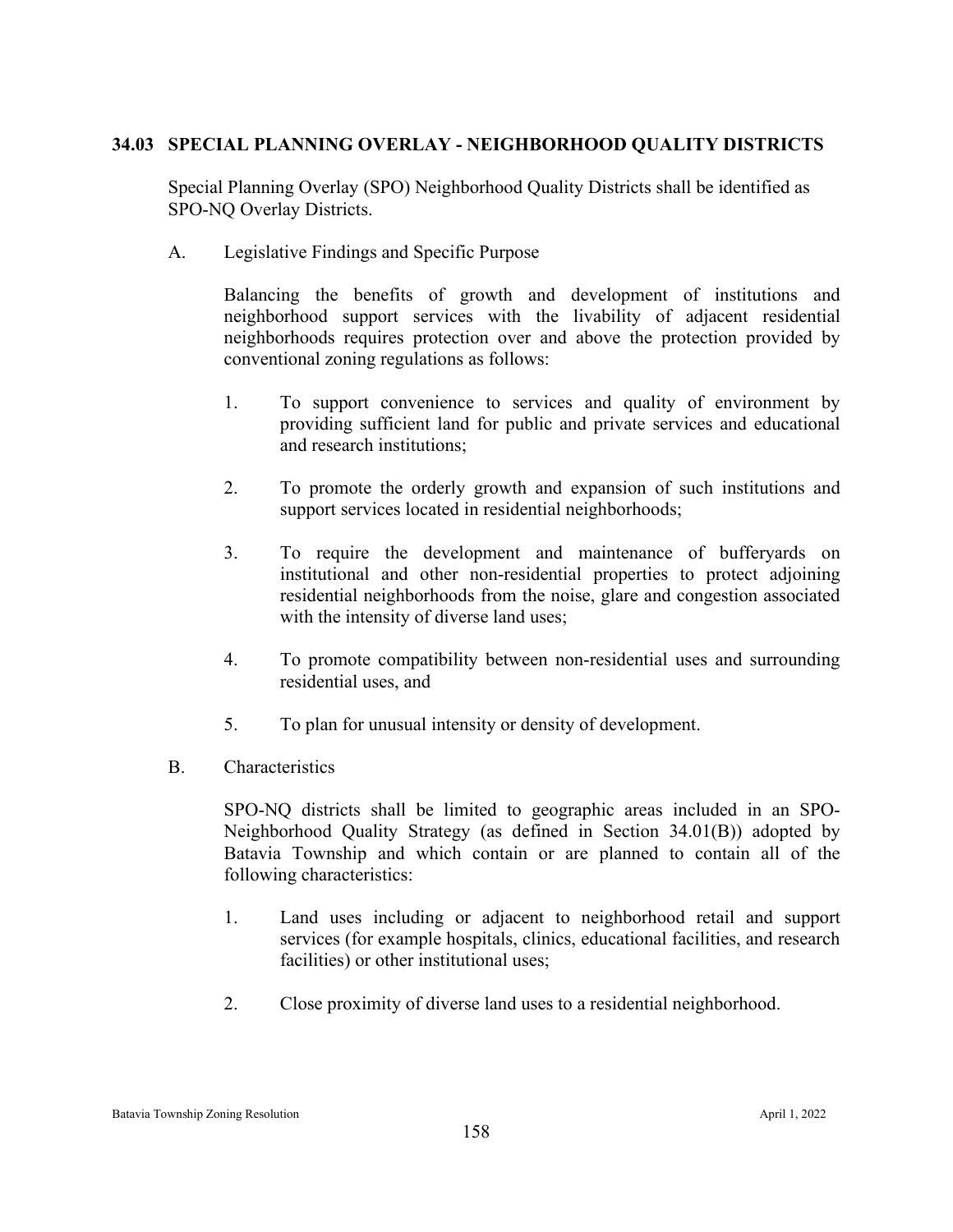C. Designation

The SPO-Neighborhood Quality Districts which meet the characteristics contained in Section 34.03(B) are listed below and are illustrated on the official Zoning Map. The adopted specific standards for each Neighborhood Quality District listed below are included in this Zoning Resolution as a supplement to Article 34.

[ NEIGHBORHOOD QUALITY DISTRICTS TO BE INSERTED WHEN ADOPTED BY BATAVIA TOWNSHP BOARD OF TRUSTEES ] LIST BY SPO NUMBER AND TITLE OF SPECIFIC OVERLAY DISTRICT ]

## **34.04 SPECIAL PLANNING OVERLAY-COMMERCIAL CORRIDOR DISTRICTS**

Special Planning Overlay (SPO) Commercial Corridor Districts shall be identified as SPO-CC Overlay Districts.

A. Legislative Findings and Specific Purpose

Business districts and corridors are recognized as principal focal points of community activity providing an economic resource and a center for community orientation. It is in the interest of the Township to protect and enhance the features of public interest in such business districts by:

- 1. Preventing the deterioration of property and the extension of blighting conditions;
- 2. Encouraging and protecting private investment which improves and stimulates the economic vitality and social character of the area;
- 3. Preventing the creation of influences adverse to the physical character of the area.
- B. Characteristics

SPO-CC districts shall be limited to geographic areas included in a SPO-Commercial Corridor (as defined in Section 34.01(B)) adopted by Batavia Township and which contain or are planned to contain the following characteristics:

- 1. A concentration of retail and service oriented commercial establishments serving as a principal business activity center for a sociogeographic neighborhood, community, or region;
- 2. An area that has received or been approved for substantial public investment.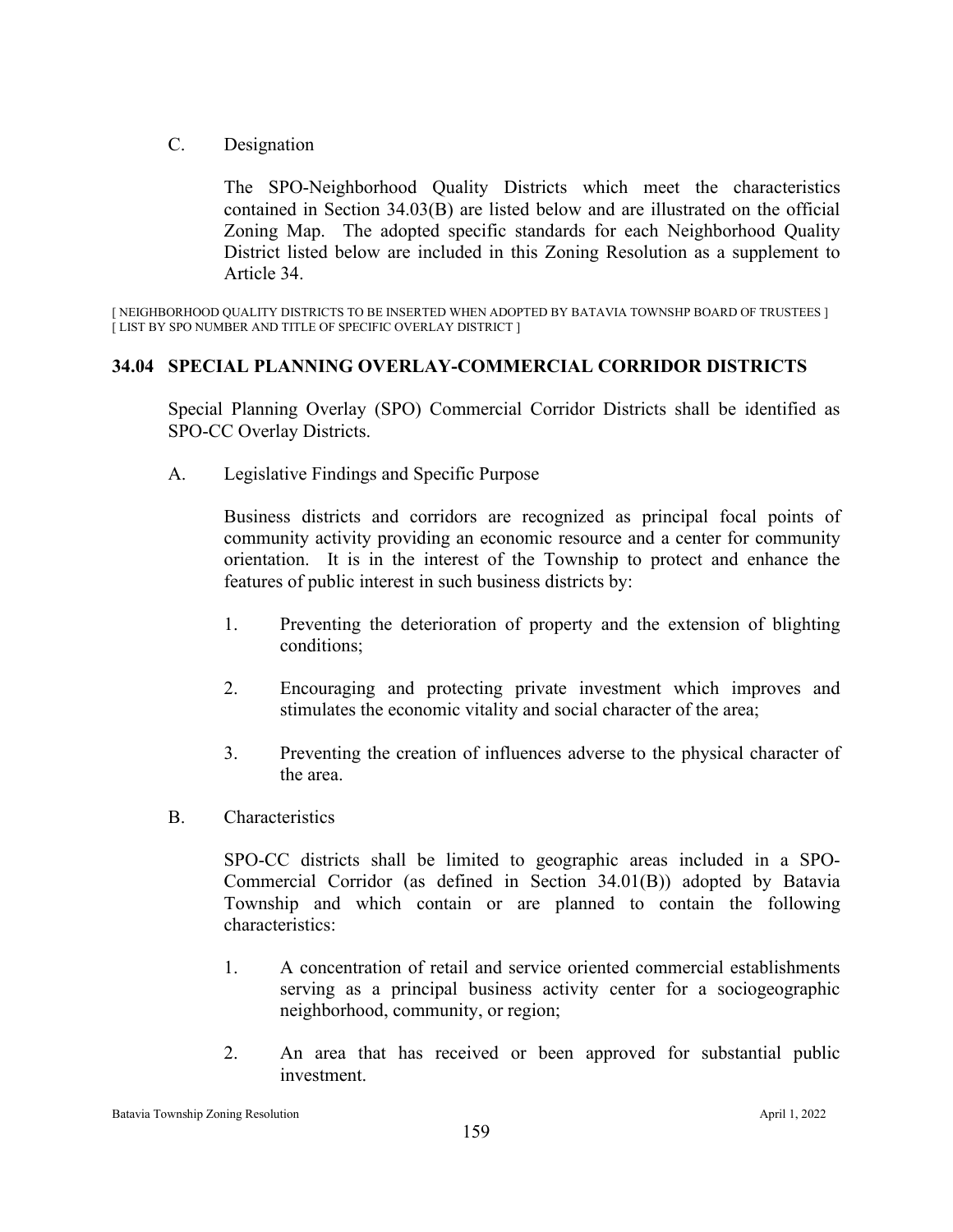- 3. An area that is planned for unusual intensity or density of development.
- C. Designation

The SPO-Commercial Corridor District which meets the characteristics contained in Section 34.04(B) are listed below and are illustrated on the official Zoning Map. The adopted specific standards for each Commercial Corridor District listed below are included in this Zoning Resolution as a supplement to Article 34.

[ COMMERCIAL CORRIDOR DISTRICTS TO BE INSERTED WHEN ADOPTED BY BATAVIA TOWNSHIP BOARD OF TRUSTEES ] [ LIST BY SPO NUMBER AND TITLE OF SPECIFIC OVERLAY DISTRICT ]

## **34.041 BATAVIA ROAD INDUSTRIAL AREA COMMERCIAL CORRIDOR DISTRICT – SPO-CC-BRIA**

A. Purpose

The purpose of the Batavia Road Industrial Area Commercial Corridor Overlay District is to set forth special regulations to supplement the general regulations of the Zoning Resolution, and to implement the Future Development Policies of the Batavia Township Growth Management Plan.

B. Permitted Uses

The permitted uses in the CC-BRIA shall be the permitted and Conditional Uses listed in the existing underlying zoning district, or other uses approved by the Batavia Township Board of Trustees.

C. Accessory Uses

Accessory uses shall be regulated in accordance with the underlying district and shall not be subject to Overlay District review.

D. Site Development

The Batavia Township Board of Trustees shall review the proposed Overlay Plan to determine whether the proposed plan satisfies the following Future Development Policies, and, as specifically requested, whether the proposed site design justifies deviation from the standards as specified in the underlying zoning district:

1. The proposed use and design result in development that will produce jobs, attract jobs or encourage a balanced tax base.

Batavia Township Zoning Resolution April 1, 2022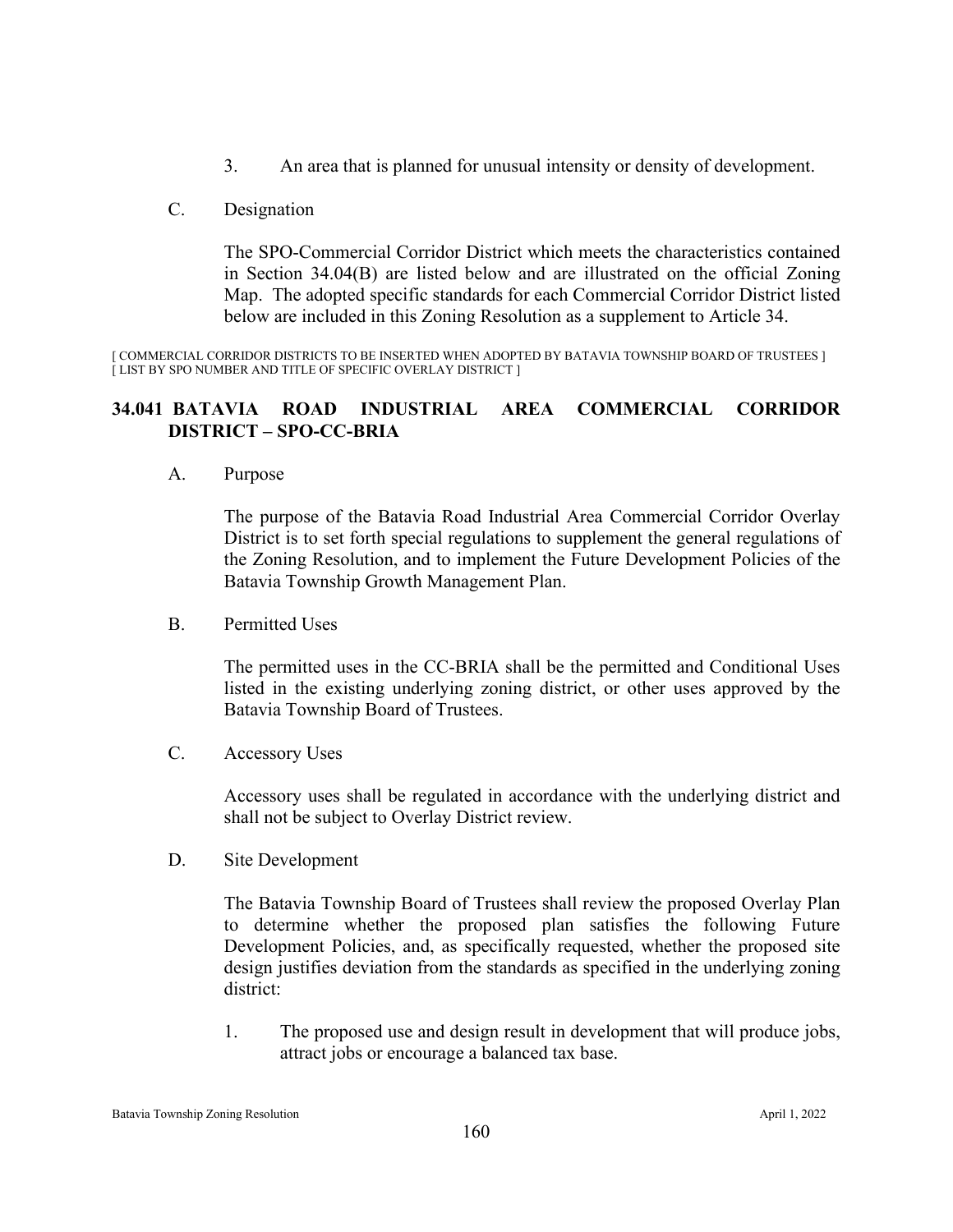- 2. The plan will achieve superior site design that is not possible within the development regulations of the underlying zoning district.
- 3. The plan is sensitive to stream corridors, steep slopes areas, or other sensitive terrain.
- 4. The proposed use and site design will be compatible with current and future uses of adjacent properties.
- 5. Vehicular and pedestrian circulation and access is coordinated and planned to prevent congestion and mitigate traffic impacts.
- 6. Buffers will be provided that are appropriate for the proposed use, and transitions are provided between uses and intensities where necessary.
- 7. The proposed intensity is appropriate and suitable for the site and the vicinity.
- 8. Adequate public services are provided for the proposed intensity.
- E. Review by Zoning Administrator

The Zoning Administrator shall present the required site plan review per Article 38 to the Batavia Township Board of Trustees as part of the Overlay Plan review. Projects that are not subject to site plan review per Section 38.02 are not subject to Overlay District Plan review, unless specifically noted in the development standards for the overlay district. The Zoning Administrator may issue Zoning Certificates for accessory uses and fences permitted in the underlying district without requiring Overlay District Plan review.

# **34.042 DOWNTOWN AMELIA COMMERCIAL CORRIDOR DISTRICT – SPO-CC-DA**

A. Purpose

The purpose of the Downtown Amelia Commercial Corridor Overlay District is to set forth special regulations to supplement the general regulations of the Zoning Resolution and to achieve the goals of the Village of Amelia Comprehensive Plan. The Downtown Amelia Commercial Corridor Overlay District intends to achieve the following

- 1. To enhance property values, protect property rights, stabilize and improve downtown and adjacent neighborhoods, and increase economic and financial benefits to Amelia businesses andinhabitants.
- 2. To create a vibrant community focal point through innovative and creative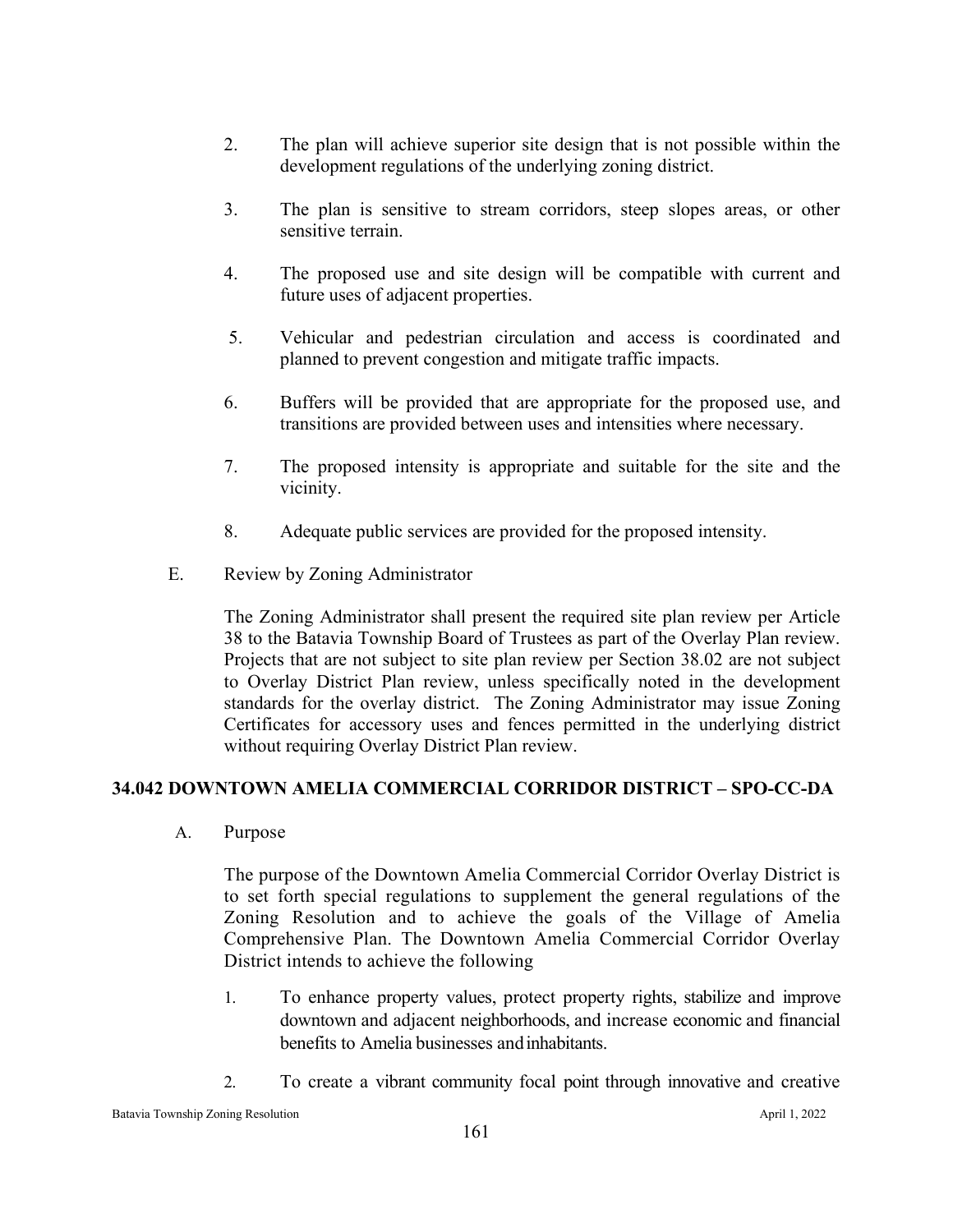site design and architecture consistent with the Village Amelia Comprehensive Plan.

- 3. To encourage new development at appropriate locations in a manner consistent with desired architectural and urban design guidelines.
- 4. To promote developments where the physical, visual and spatial characteristics are established and reinforced through the consistent use of compatible urban design and architectural design elements.
- 5. To prohibit or restrict uses that are disruptive to pedestrian activities and have as their principal function the sale and services of motor vehicles, such as automobile service stations, auto parts retail stores, car washes, new and used motor vehicle sales or service establishments.
- 6. To discourage residential uses in a primarily business district and environment.
- B. Permitted Uses

Within the Downtown Amelia Overlay, no building shall be erected, used, or structurally altered, nor shall the land or premises be used in whole or in part, except for uses permitted in the underlying zoning district with the following additional provision:

- 1. All uses permitted in B-2 District shall be permitted in any R-1A District within the Downtown Amelia Overlay.
- C. Prohibited Uses

The following uses are prohibited in the Downtown Amelia Overlay including:

- 1. Automobile, Motorcycle, Recreational Vehicle, Truck, Trailer and Farm Implement Sales, New and Used.
- 2. Equipment Sales, Rental and Services.
- 3. Automotive Service and Repairs.
- 4. Automobile WashingFacilities.
- 5. Automobile Filling Stations.
- 6. Residential uses on the first floor located in a B-2 underlying zoning district.
- D. Development Standards

Good urban design is paramount to the success of the Downtown Amelia Overlay. Particular attention must be paid to the architecture, scale and placement of buildings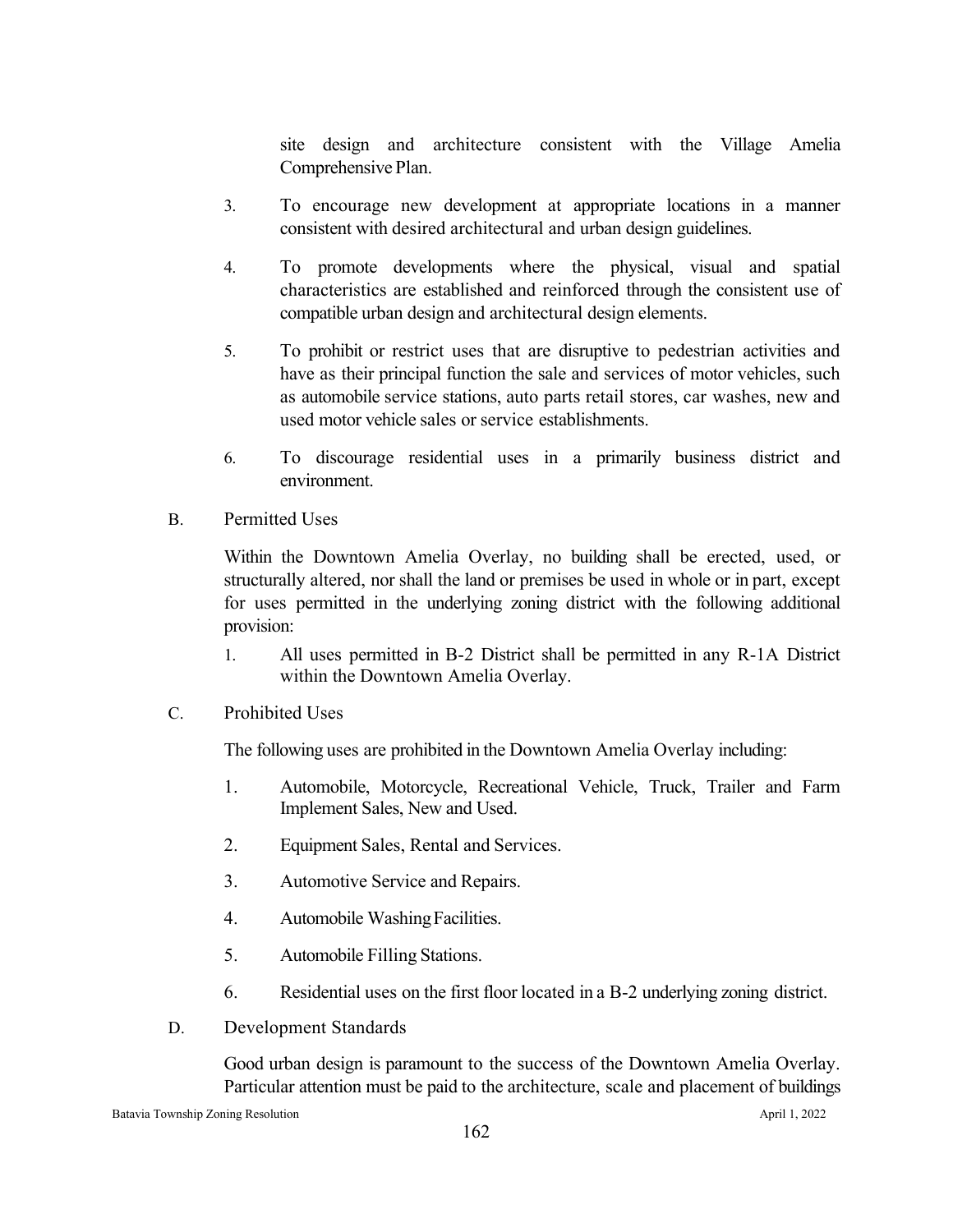in mixed use environments. Downtown Amelia Overlay developments must incorporate the reasonable site development standards articulated in this section.

- 1. Building placement.
	- a. New buildings shall have at least a 20-foot front setback or build to line. The Zoning Administrator may allow relief from the front yard setback requirement when the street or sidewalk is already widened or when a formal pedestrian plaza is provided.
	- b. The minimum side yard setback requirement is zero feet to allow for a continuousdowntown street wall.
- 2. Maximum Floor Area. The gross floor area of any single structure or single business space shall not exceed 10,000 square feet, or an area deemed appropriate by the Zoning Administrator through site plan review.
	- a. Building Architecture.
		- i. Franchise architecture. No building or addition constructed in the Downtown Amelia Overlay should be designed with or modeled after franchise- or formula-based architecture. All buildings and/or new structures are encouraged to be an original design unique only to the Downtown Overlay District. This development standard does not prohibit the use of franchise trademarks, symbols or standard signage.
		- ii. Building Materials. As a way of creating a unifying visual appearance for the district, the design of newer buildings with dominant masonry materials is desired along the front and sides of the building, or any façade that can be easily seen from a street that the building has frontage on. Additions to existing structures should match the building materials and colors of the existing structures to the extent possible. Materials such as split, burnished, or smooth concrete masonry units, stucco, wood, or metal should be used only to accent the architectural character of the building.
		- iii. Fenestration. All facades visible from the street should be glazed with transparent glass. The ground level should be transparent with a minimum of 50% clear glass. Upper floors should have a minimum of 25% and a maximum of 60% clear glass. Butt-joint glazing is prohibited.
		- iv. Roof Forms. Mixed-use structures of two or more stories should be consistent with the roof form of existing historical multistory structures. New one-story structures should have a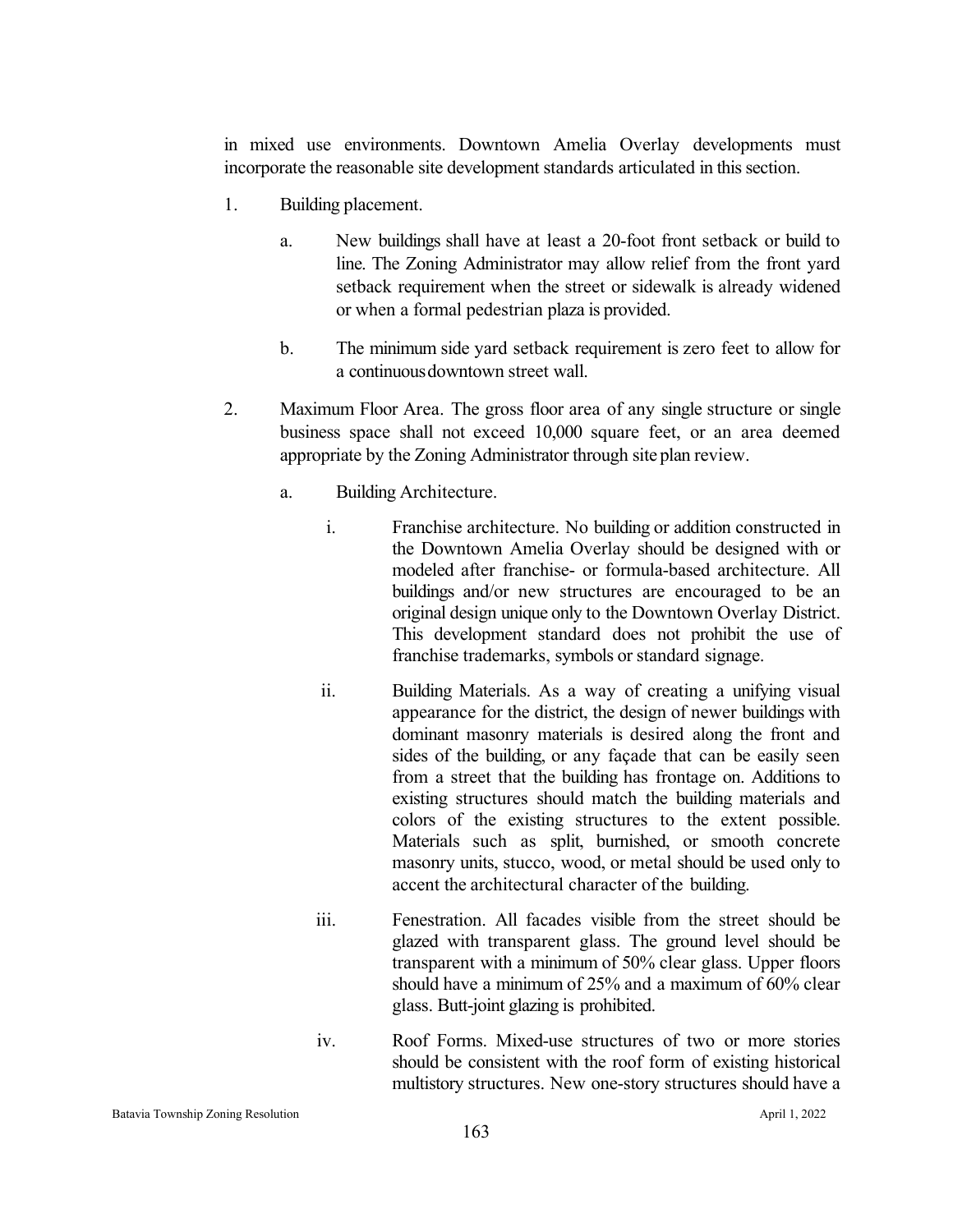pitched roof to add height to the structures and fit in better with the neighborhood. Unusual roof forms such as mansards that do not already exist should be avoided. Decorative parapets shall be incorporated on any façade facing a public street when a flat roof is utilized.

- v. Building Rhythm and Articulation.
	- 1. Buildings should be designed to reflect the characteristic rhythm of traditional facades with repetitive use and positioning of building materials that provide discrete bay appearances. The façade can be treated with breaks, indentations, or façade recesses or protrusions that help to break up the mass of the building at an interval of 40 feet or less.
	- 2. Proper spacing of windows and doors, recesses and protrusions, columns and pilasters or other elements should be used to further break-up the massing of building elevations facing public streets.
	- 3. Building proportion is the relationship of width to height. The proportions of a new building should be respectful of the overall proportions in the immediate vicinity.
	- 4. The size and proportion of window and door openings should be consistent with traditional multi-story, mixed-use buildings.
	- 5. The composition of the building's facade (that is, the organization of its parts) should incorporate the traditional commercial building elements of storefront and upper façade.

### b. Parking.

- 1. Location. Off-street parking areas should be located in side and rear yards. Limited front yard parking may be permitted but will be reviewed by the Zoning Administrator on a caseby-case basis.
- 2. Screening. Parking lots located in any side or rear yard that are visible from adjacent road rights-of-way should be screened by a 30-inch-high decorative masonry wall, dense evergreen landscaping or ornamental fence such as wrought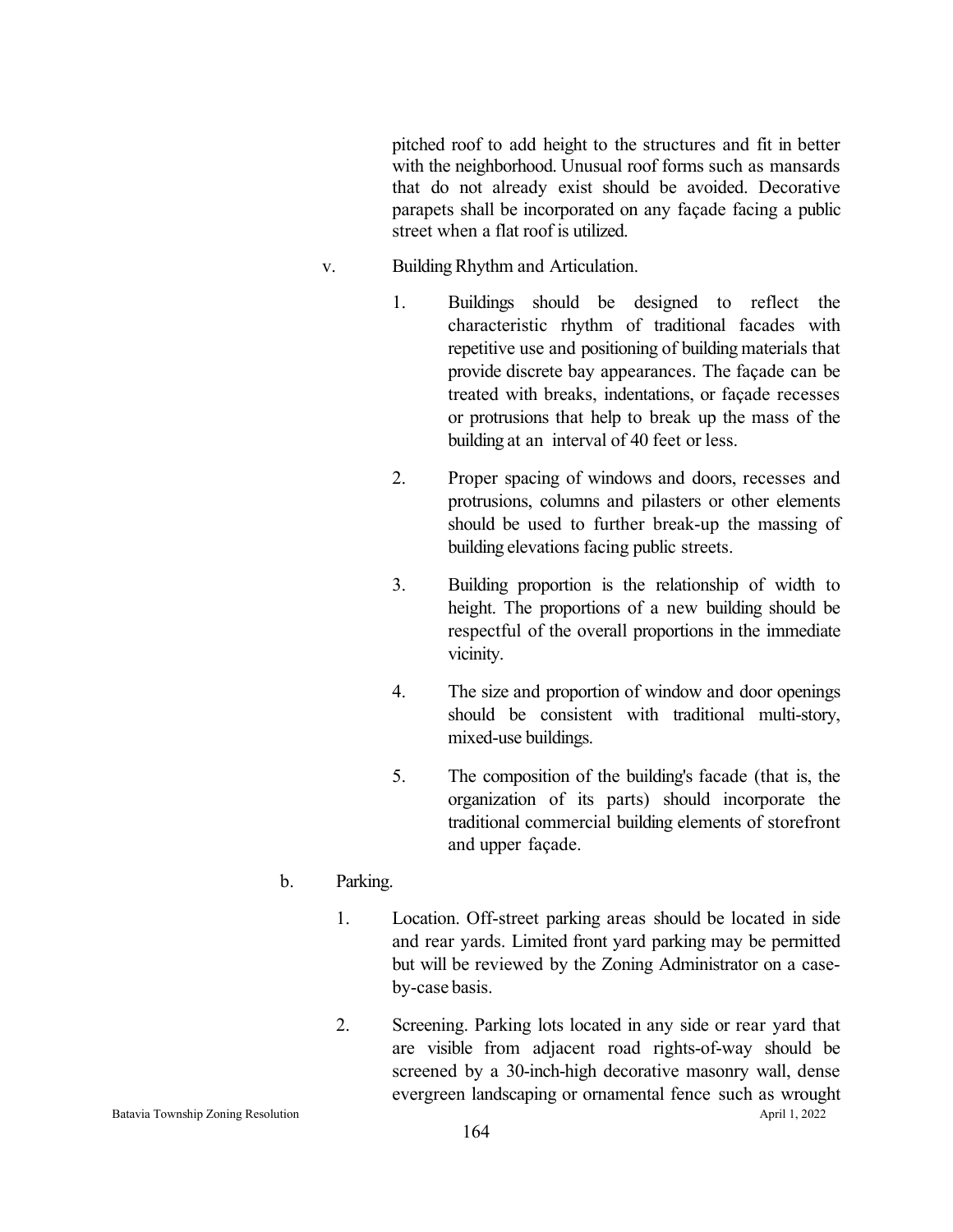iron.

- 3. Size. No off-street parking lot area shall exceed one acre in size.
- c. Equipment placement and screening. Equipment that is needed to support common business operations may be integrated into the building design if such items can be screened from the public realm.
	- i. Mechanical equipment such as transformers, compressors, HVAC systems, chillers and communications equipment shall be located on the top or rear of buildings and appropriately screened from pedestrian rights-of-way, adjacent property, and road rights-of-way.
	- ii. Ground- or wall-mounted equipment shall be screened with planting beds, evergreen plantings, low masonry walls, or any combination thereof. Roof-mounted equipment shall be screened from public view and from adjacent property. The screening treatment shall be integrated with the overall building design with the use of complementary materials, colors and architectural style.
	- iii. Window air-conditioning units shall not be allowed on any building wall visible from a public street.
	- iv. Pipes, conduit, and cables are limited to the back facade of buildings if conditions do not allow for them to be enclosed within the building itself. They shall be located as far away from public view as practical.
- d. Trash receptacles shall be located in rear yards only and be completely screened with evergreen landscaping, an opaque fence, a masonry wall, or a combination thereof.
- e. Signage. No sign shall be erected in the Downtown Amelia Overlay unless it meets the requirements of Section 40.06 I.

#### **34.05 DEVELOPMENT AUTHORIZATION**

A. Applications; Procedure.

Batavia Township Zoning Resolution April 1, 2022 Applications for Zoning Certificates in SPO districts shall be made to the Zoning Administrator pursuant to Article 5. Said applications shall be made on such form or forms as may be provided. The information required for submission shall demonstrate the compliance of the proposed improvement, construction, or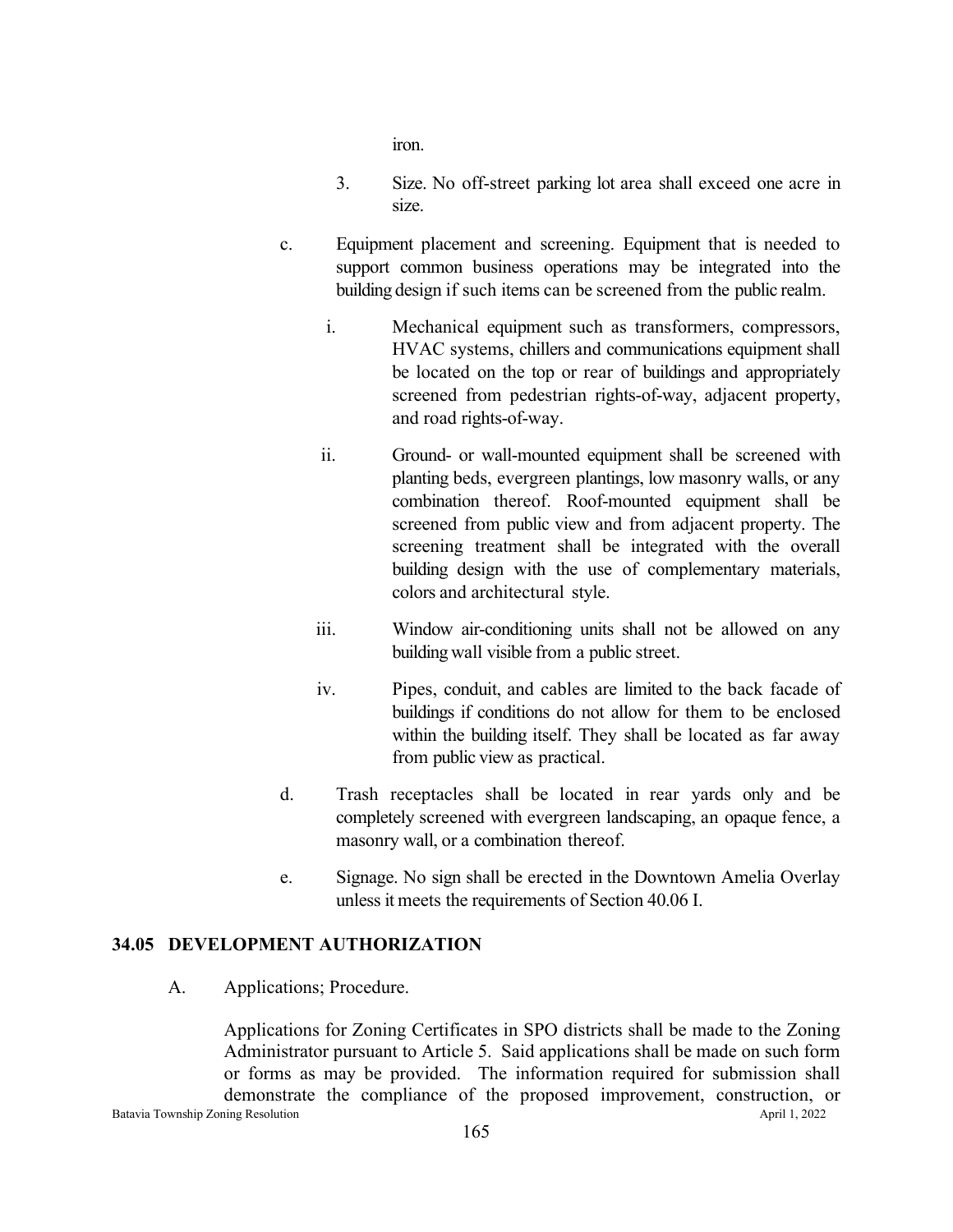development with any specific standards for the SPO district as well as all requirements of the underlying district not in conflict with the SPO standards.

- 1. To be eligible for review, the property must be properly zoned with a permitted use as regulated by the zoning resolution, or a use that the Batavia Township Board of Trustees determine to meet the criteria of Section 34.041 D if in the Batavia Road Industrial Area Commercial Corridor District. The property owner shall submit a written request to identify the characteristics that are consistent with the intent of the SPO District on forms provided by the Zoning Administrator.
	- A. For properties that are subject to Section 34.041 Batavia Road Industrial Area Commercial Corridor District requests to modify the regulations of the underlying districts, provisions of the zoning resolution or specific standards of an SPO shall be demonstrated by the information required for submission. Only properties in the BRIA-CC Overlay District are subject to use or standard modification review by the Board of Trustees.
- 2. A number of copies of the proposed site plans and other details as specified in the application forms shall accompany the request, along with the required fee, if any.
- 3. Site plan review shall be conducted concurrent with the Overlay District Plan review for projects in an overlay district that would require separate site plan review per Article 38. The applicant shall provide all material and fees necessary for site plan review in addition to the Overlay District Plan review.
- 4. The plan shall be identified as "Overlay District Plan".
- 5. Unless waived by the Zoning Administrator, prior to submission to the Batavia Township Board of Trustees, the applicant shall provide written authorization from the Clermont County Engineer, Clermont County Water and Soil Conservation District, Clermont County Water and Sewer District, and any other agencies as deemed necessary by the Zoning Administrator evidencing conformance to all requirements or resolution of all issues pertaining to the Overlay District.
- 6. The Batavia Township Board of Trustees shall hold a public hearing within thirty (30) days after the receipt of an Overlay District application for the BRIA-CC Overlay District.
	- a. Notice of such hearing shall be given in one or more newspapers of general circulation in the Township at least ten (10) days before the